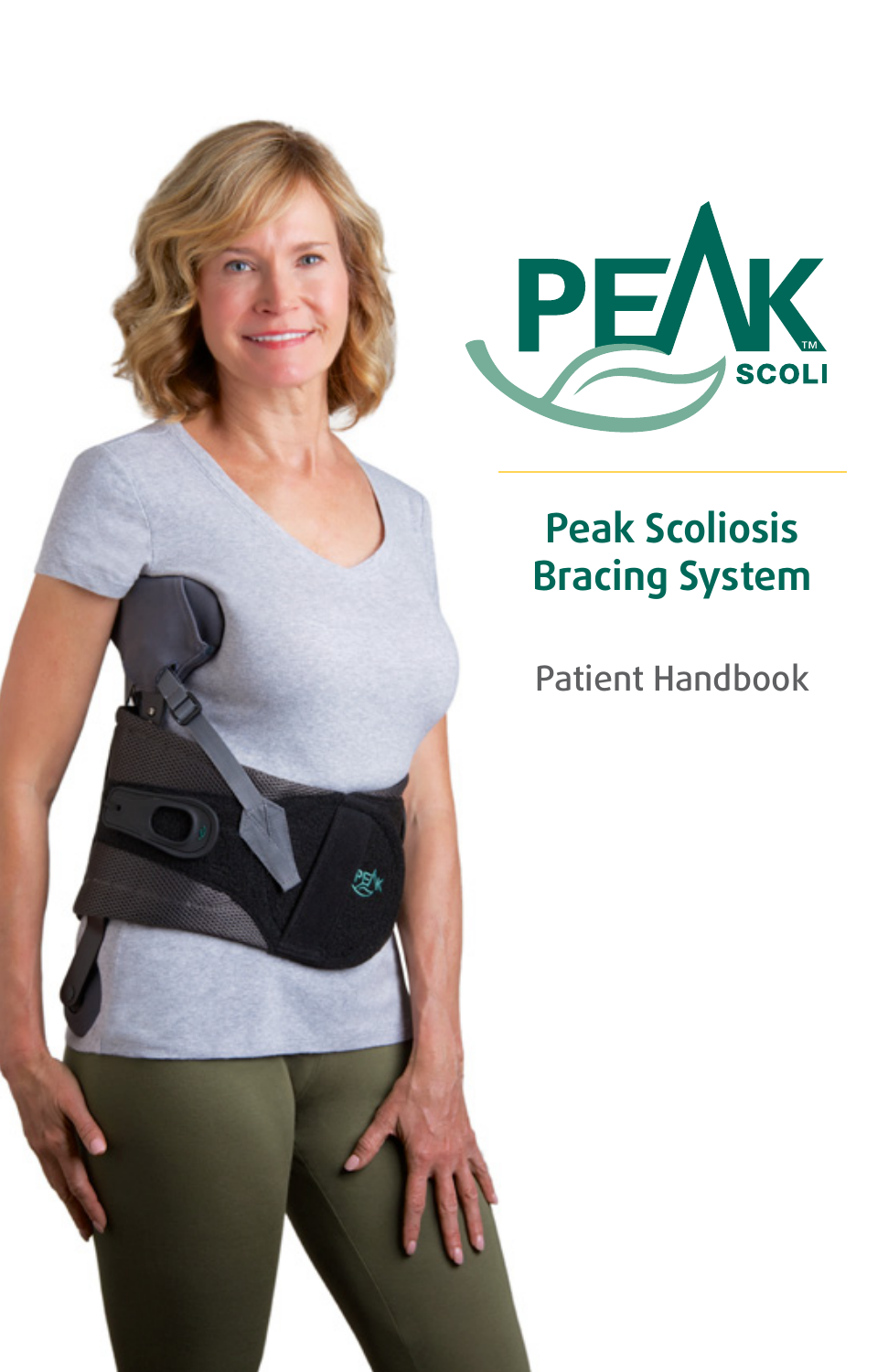#### **PATIENT INFORMATION**

Please bring all teaching sheets and discharge information with you if you return to the hospital or physician's office/clinic for follow-up care. If you have any questions, please contact your physician or fitting professional.

Patient Name Date Hospital/Facility City, State



Life Changing Spinal Innovation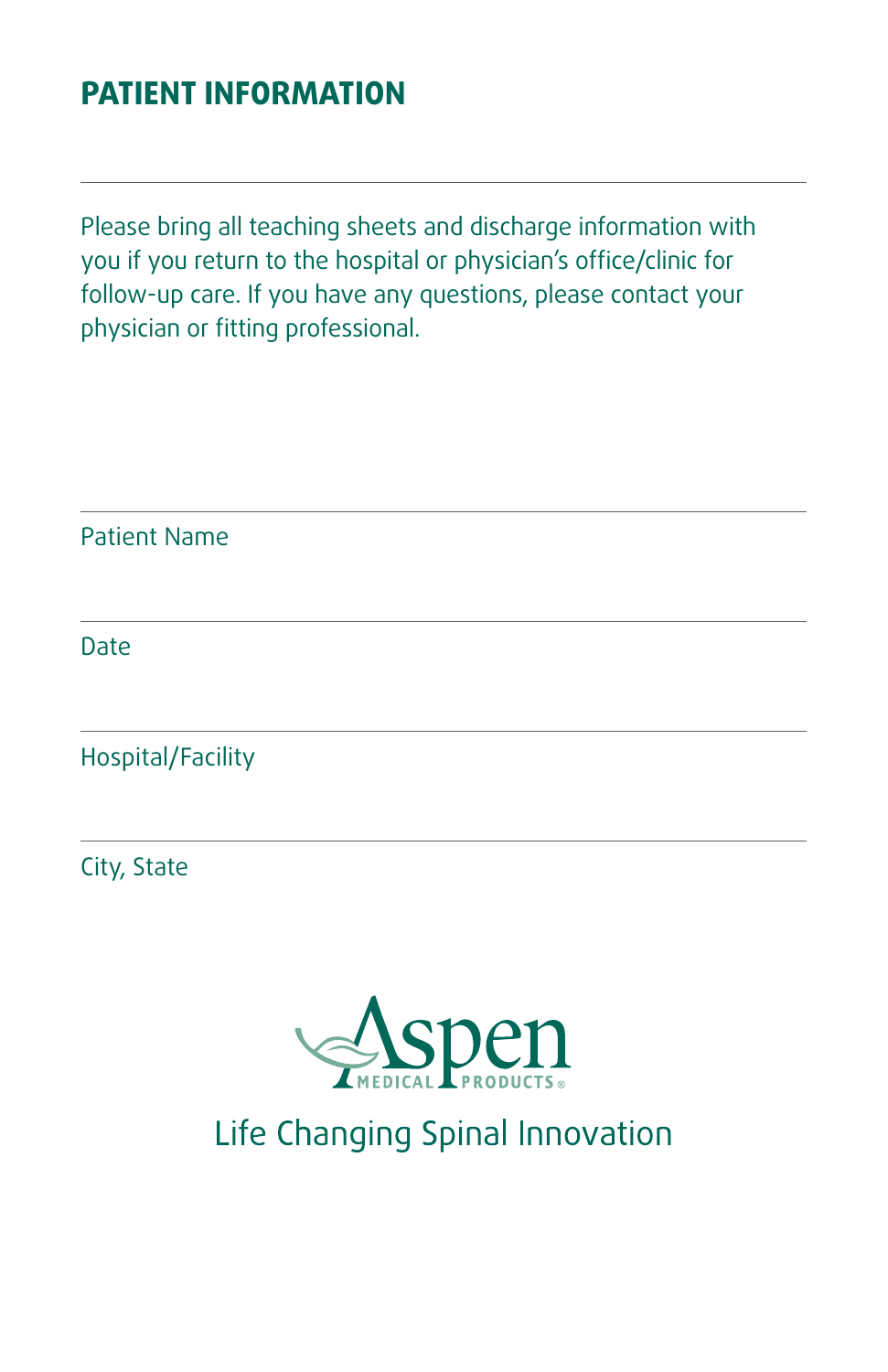### **TABLE OF CONTENTS**

| Introduction             |    |
|--------------------------|----|
| <b>Brace Application</b> | 3  |
| <b>Brace Removal</b>     |    |
| <b>Brace Cleaning</b>    | 9  |
| <b>Patient Notes</b>     | 11 |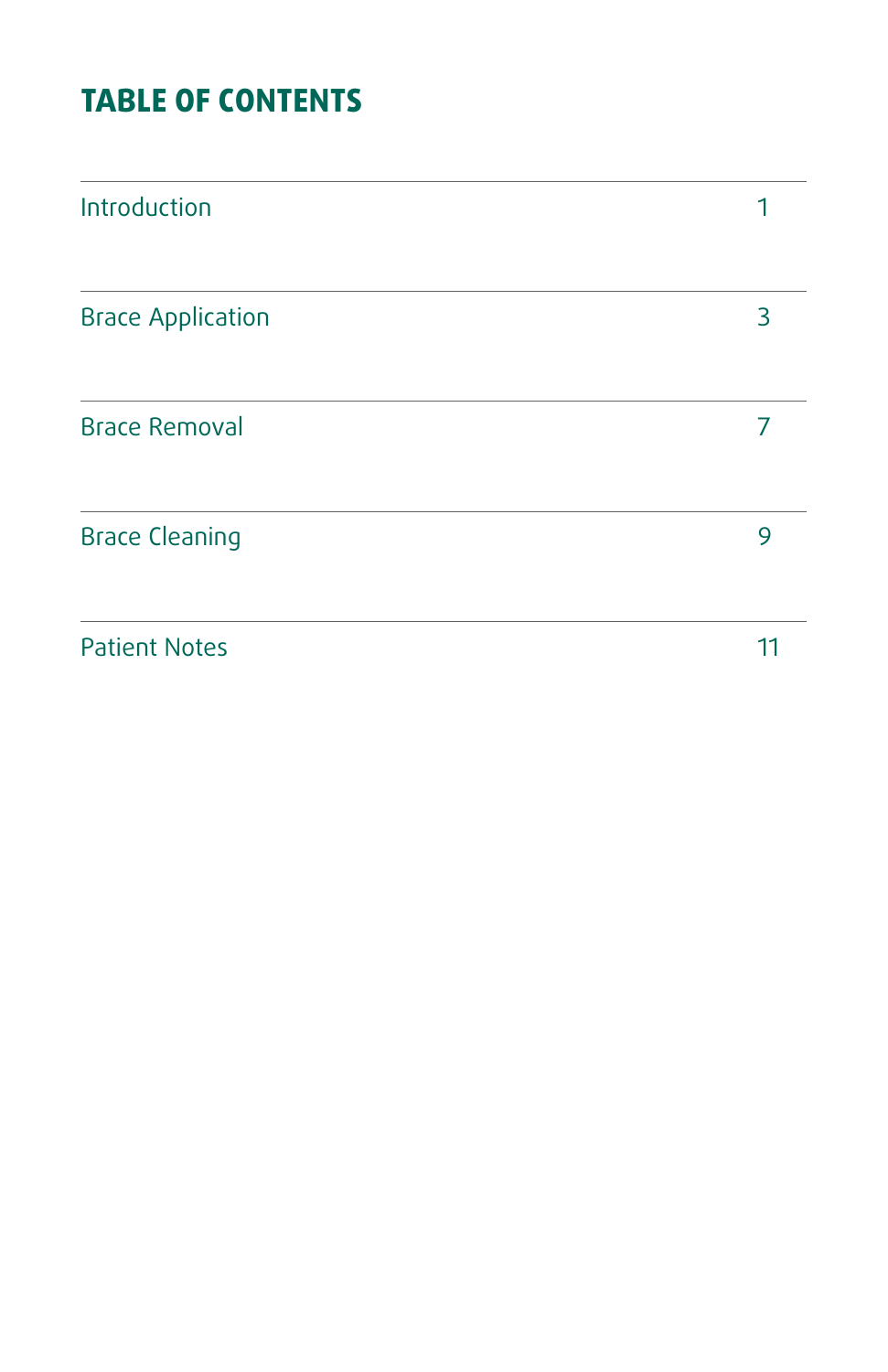#### **INTRODUCTION**

The Peak™ Scoliosis Bracing System is an unloader brace designed to provide pain relief for adult scoliosis patients. Your physician has determined that wearing this brace will help your condition.

These instructions identify the steps you need to take and what you need to be aware of in order to properly apply and care for your Peak Scoliosis Bracing System. Adhering to these steps and following your physician's instructions will help ensure safe and effective care.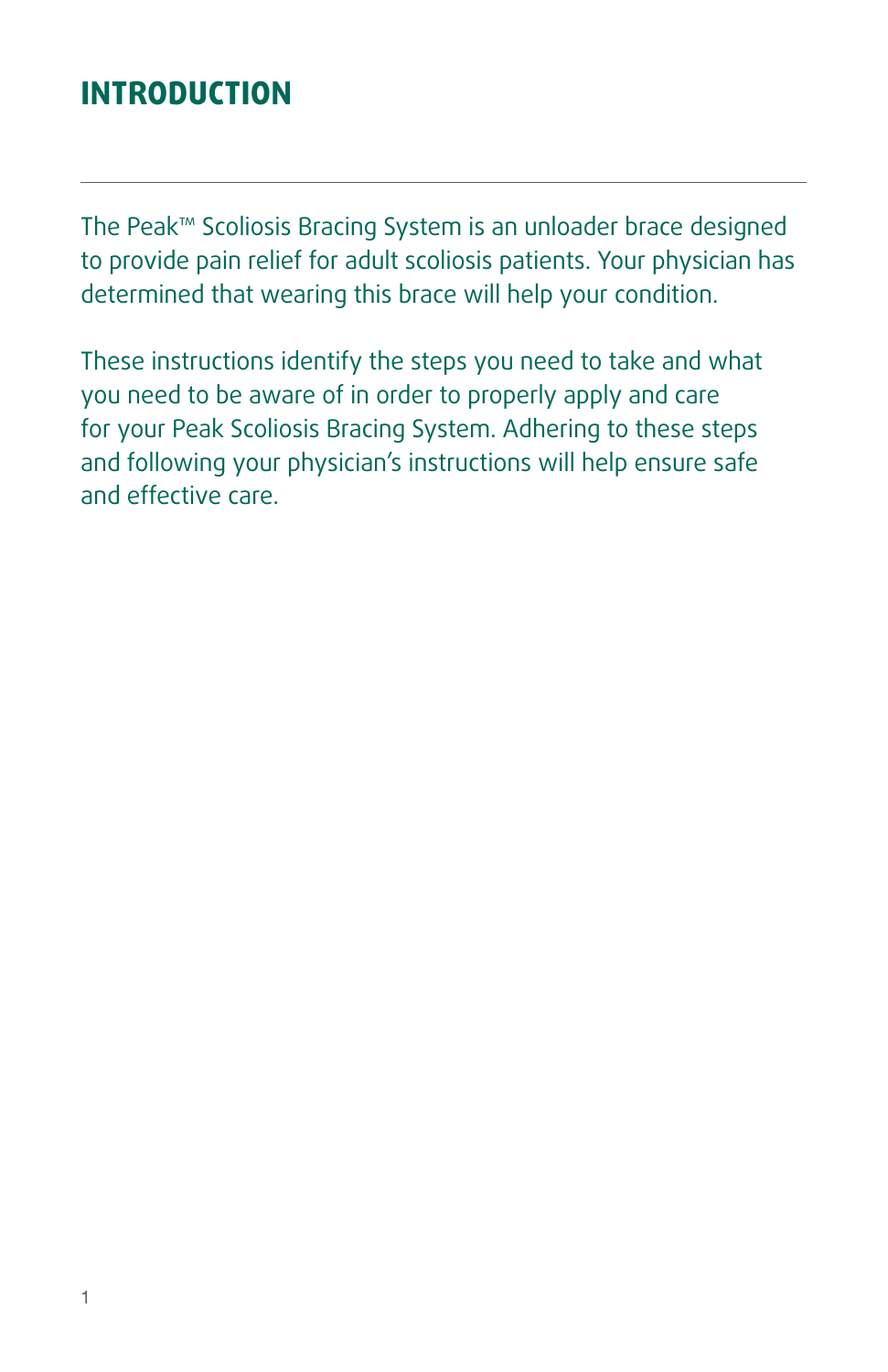## Exterior View



#### Interior View

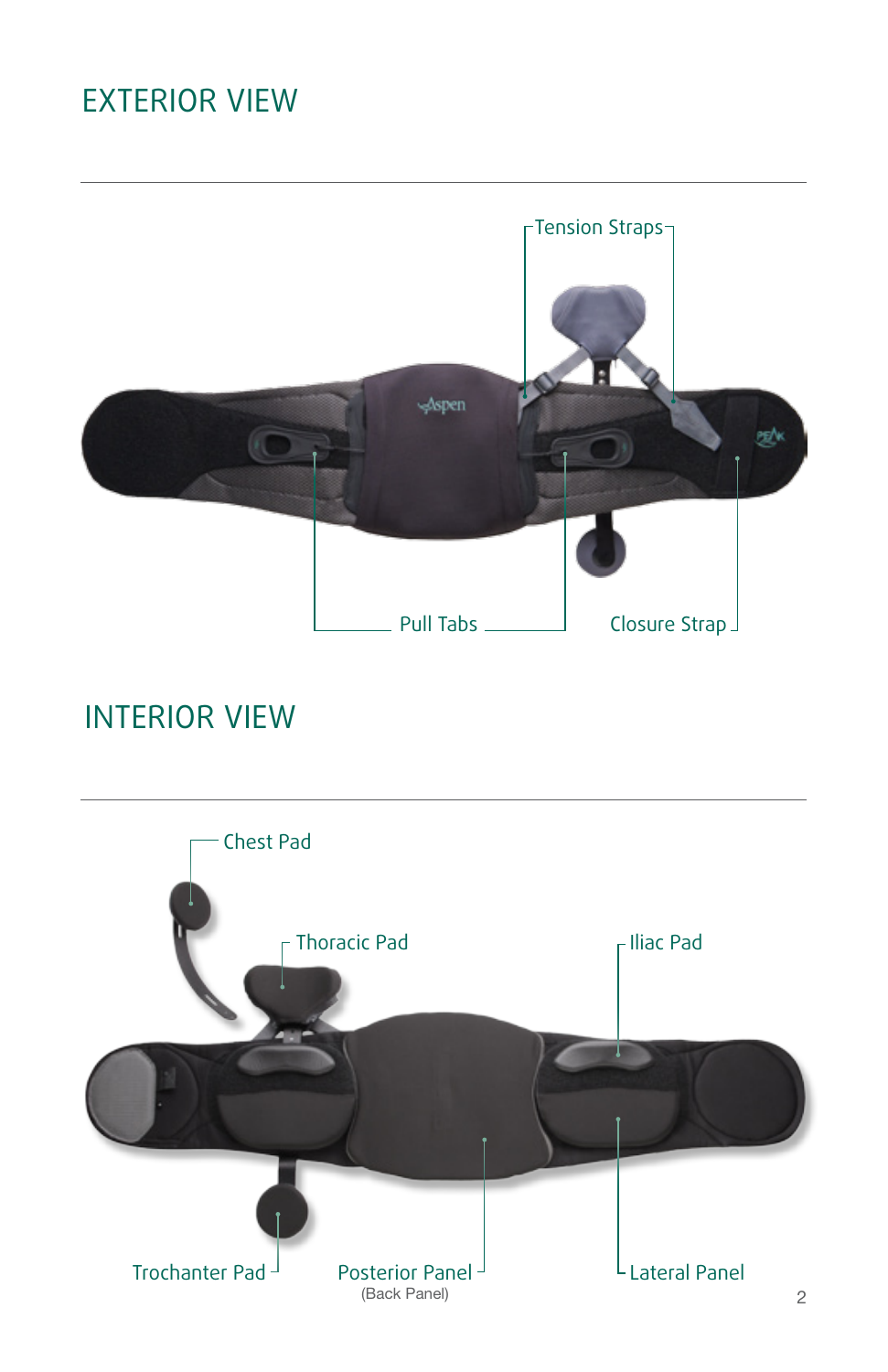#### **Brace Application**

The various components of your Peak Scoliosis Bracing System have been modified to create a customized fit designed to meet your specific needs. To ensure optimal results, do not alter the brace. Consult your clinician or your fitting professional should you have any questions or concerns about the placement of the pads or proper fit.

The following instructions will aid you in applying your brace in the correct position as well as tightening the belt for maximum pain relief.



To begin, ensure that the pull tabs are as close to the back panel as possible and that the brace is fully extended.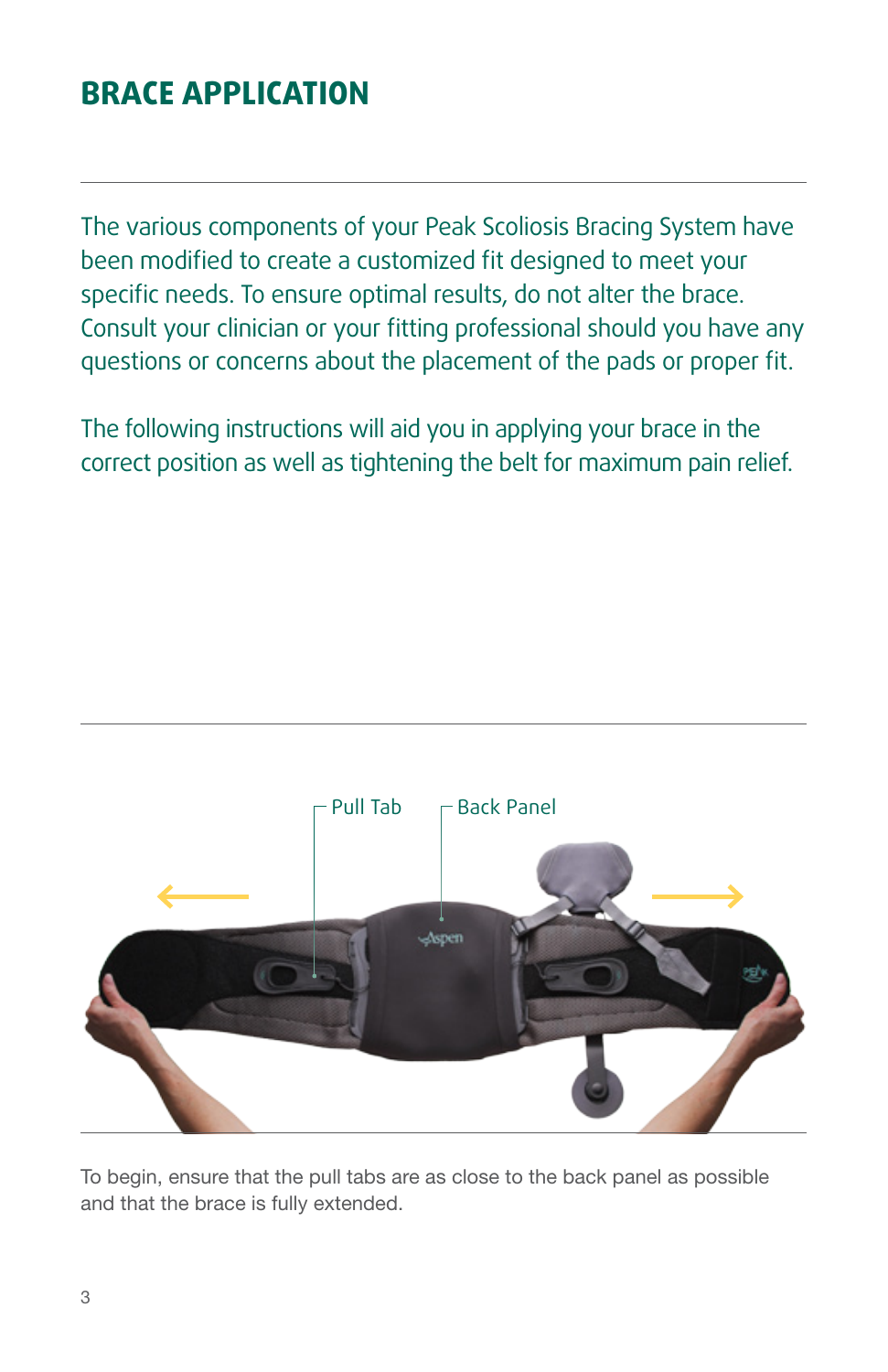

Be sure to position each pad in it's proper location. It is important that you apply the brace in the same position so that it feels the same as it did when you were initially fit.



Inhale deeply and wrap the belt around as tightly as possible. Overlap the ends of the brace and press down firmly to secure. Before tightening, be sure both the top and the bottom of the belt are snug. If needed, angle the ends of the brace up or down in order to achieve a snug fit at both the top and the bottom.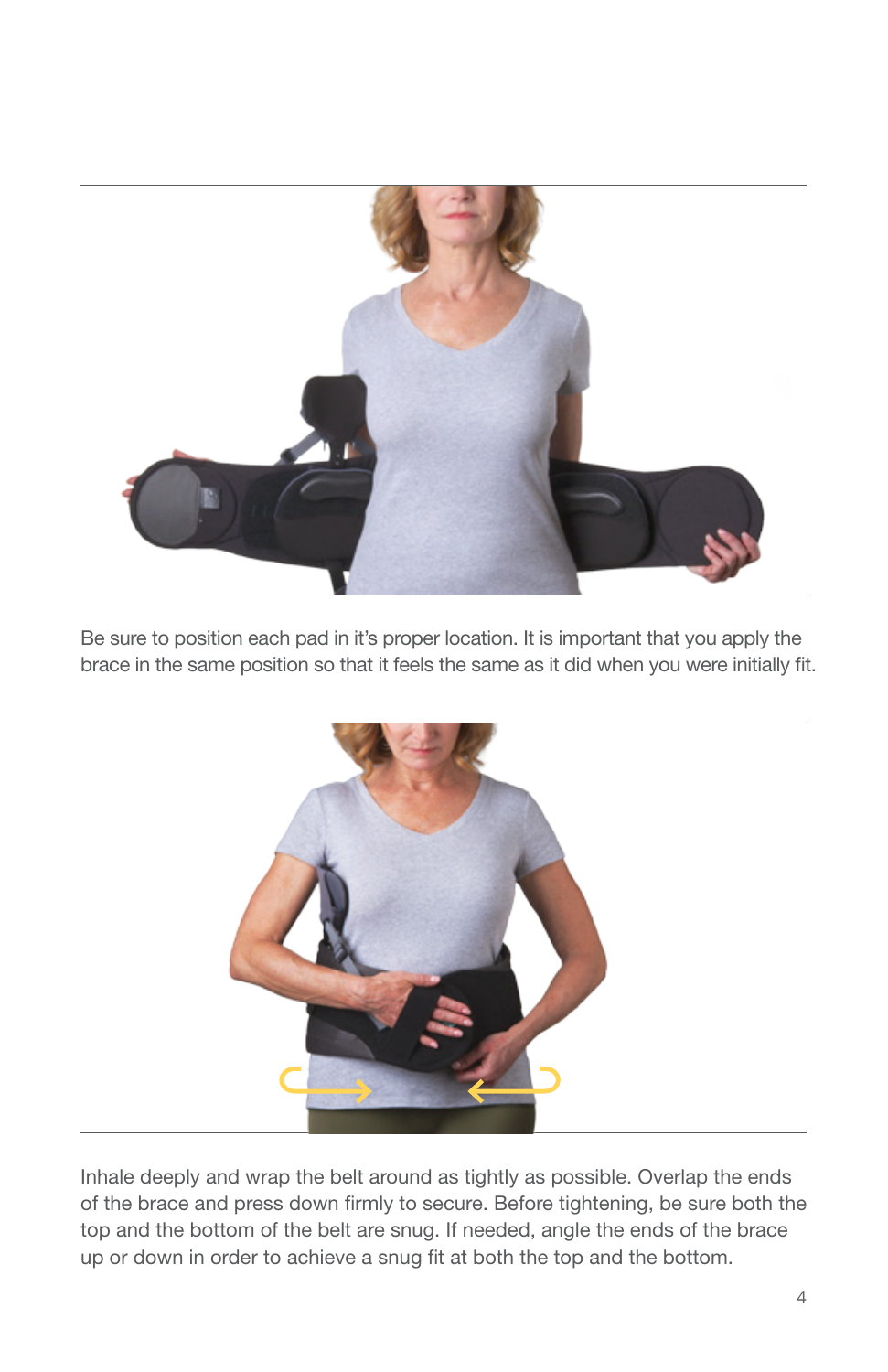

To tighten the brace, grasp the pull tabs and pull them away from your body. Over tighten the brace, then loosen slightly to achieve a supportive but comfortable fit.



Be aware that the right pull tab controls the upper compression and the left pull tab controls the lower compression. Adjust as needed for maximum pain relief.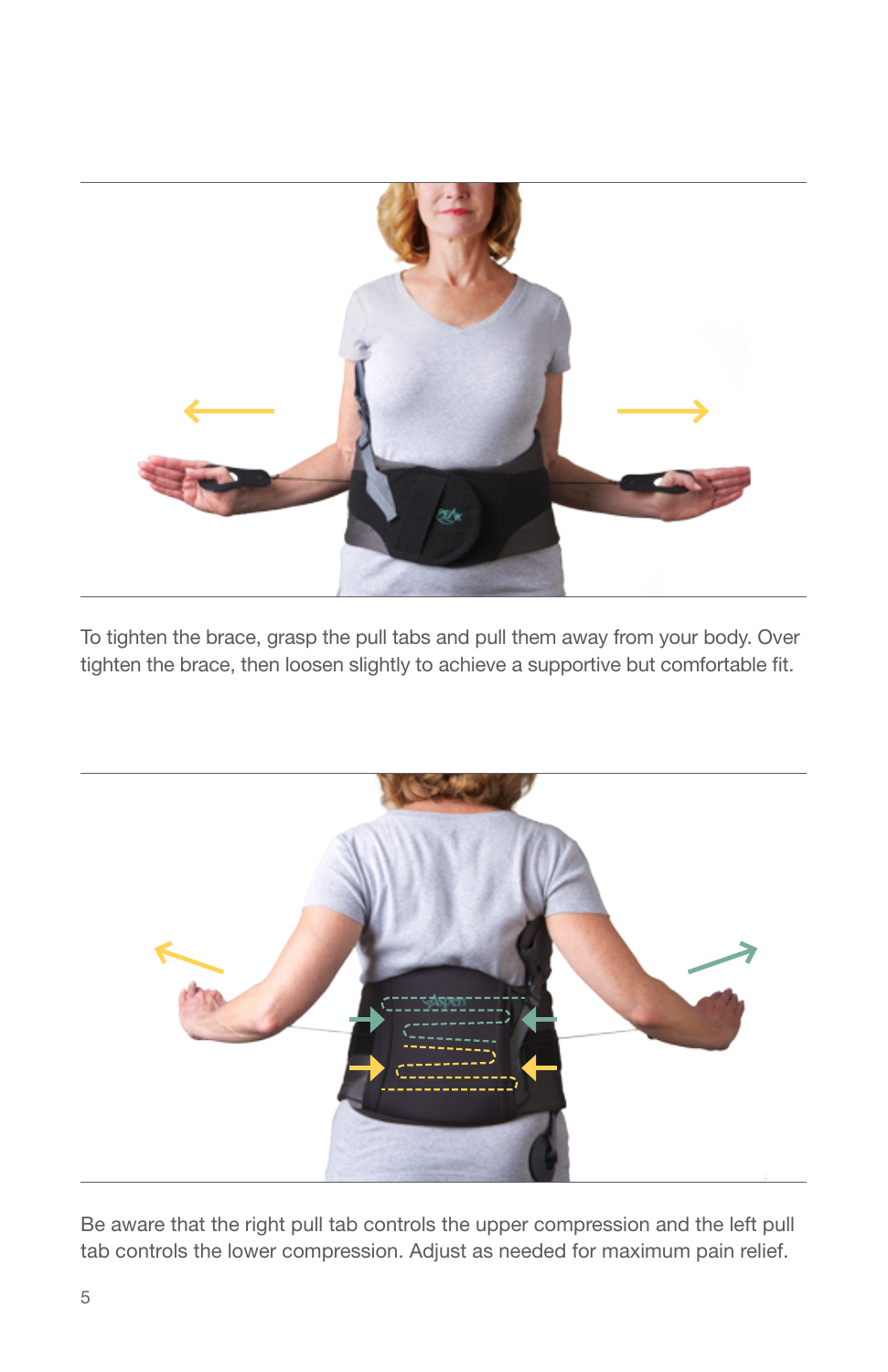

Once the appropriate compression is obtained, place the pull tabs on the front panel of the brace, press down to secure.



When seated, check that the brace is comfortable by confirming that the trochanter pad is not too low and that the thoracic pad is not uncomfortably high. To maintain effective, comfortable support, it can be helpful to slightly adjust the upper portion of the brace by loosening the right pull tab.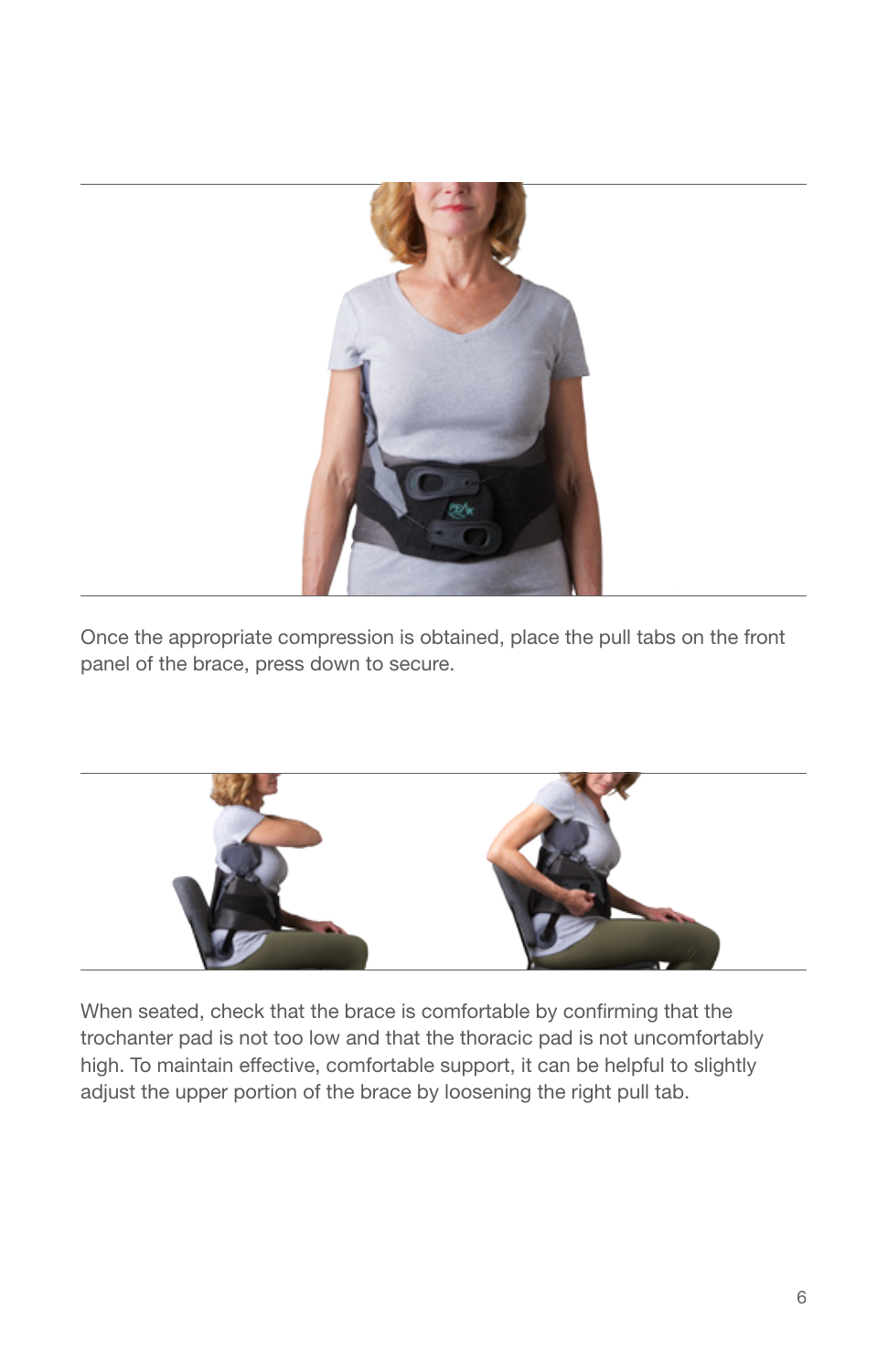#### **Brace Removal**

Be sure to remove the brace as instructed. Proper placement of the pull tabs and extension of the brace will help ensure that it is ready to apply the next time.



To remove the brace, peel up the pull tabs and reattach them on either side of the brace as close to the back panel as possible to release the compression.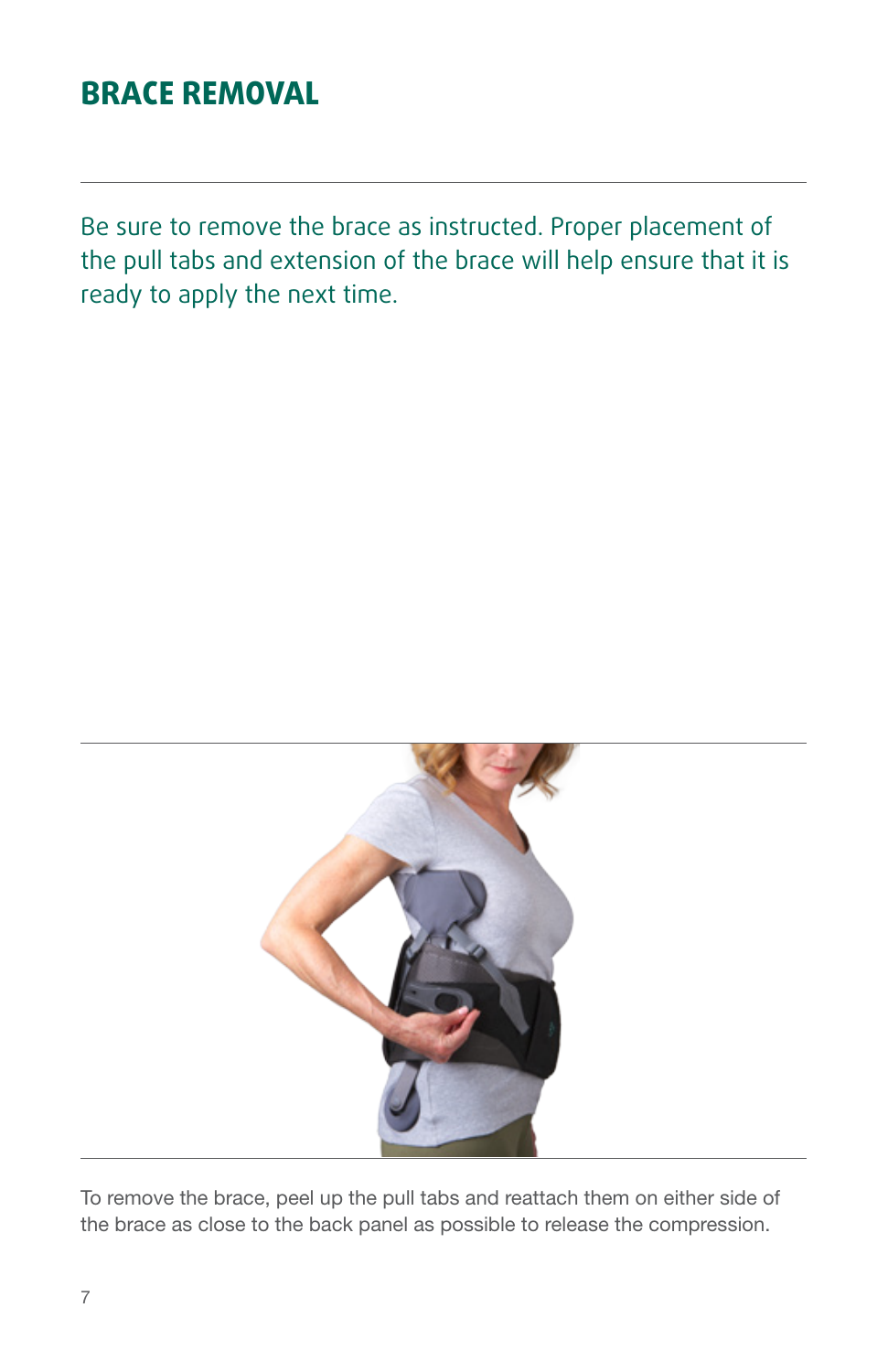

Peel back the ends of the brace to open.



Before removing entirely, be sure to fully extend the ends of the brace. This will adjust the brace so it is ready to apply the next time.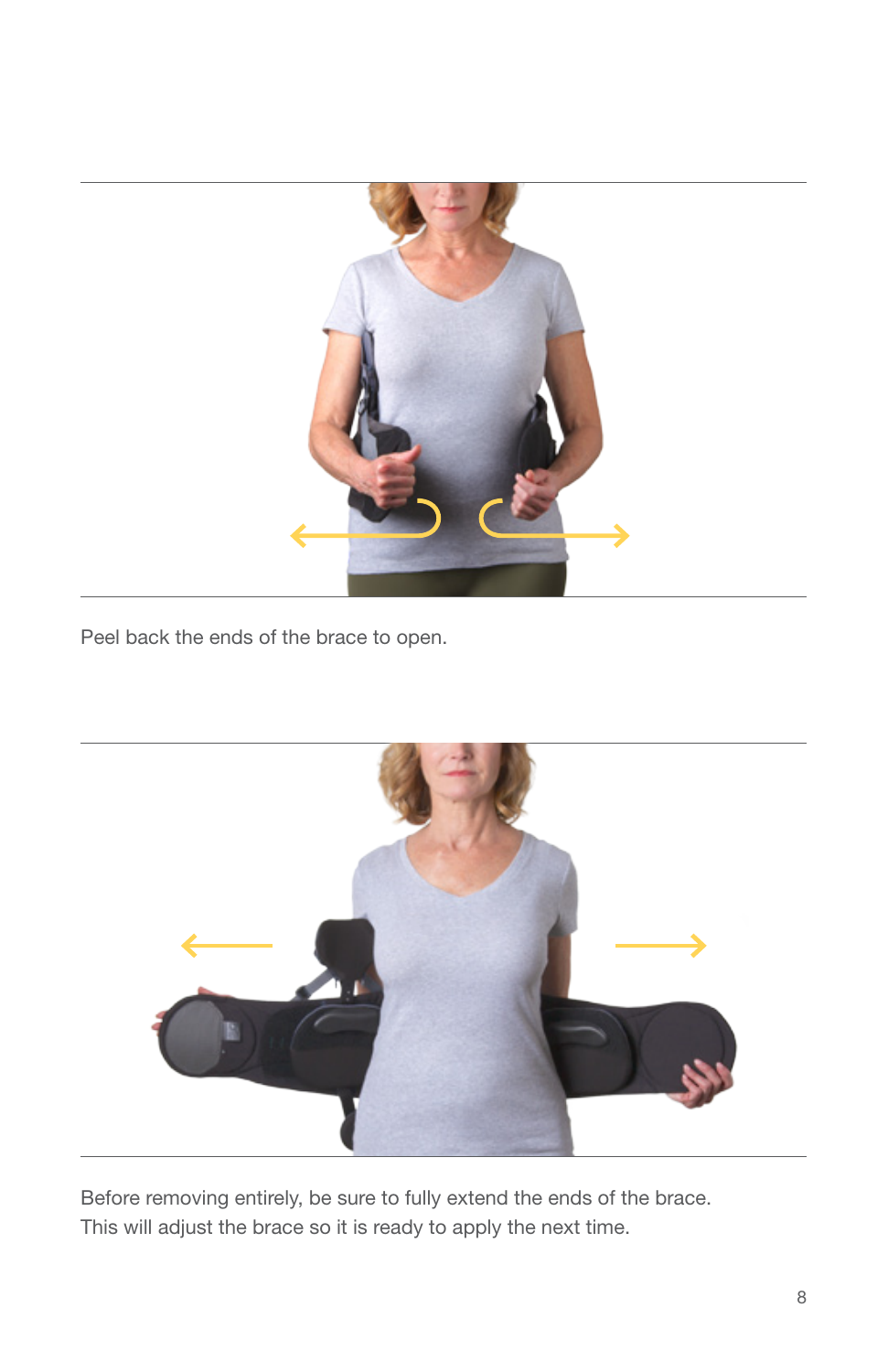#### **Brace Cleaning**

When desired, the brace can be hand washed.



Wash the brace using mild soap and water. DO NOT use bleach, harsh chemicals or machine wash.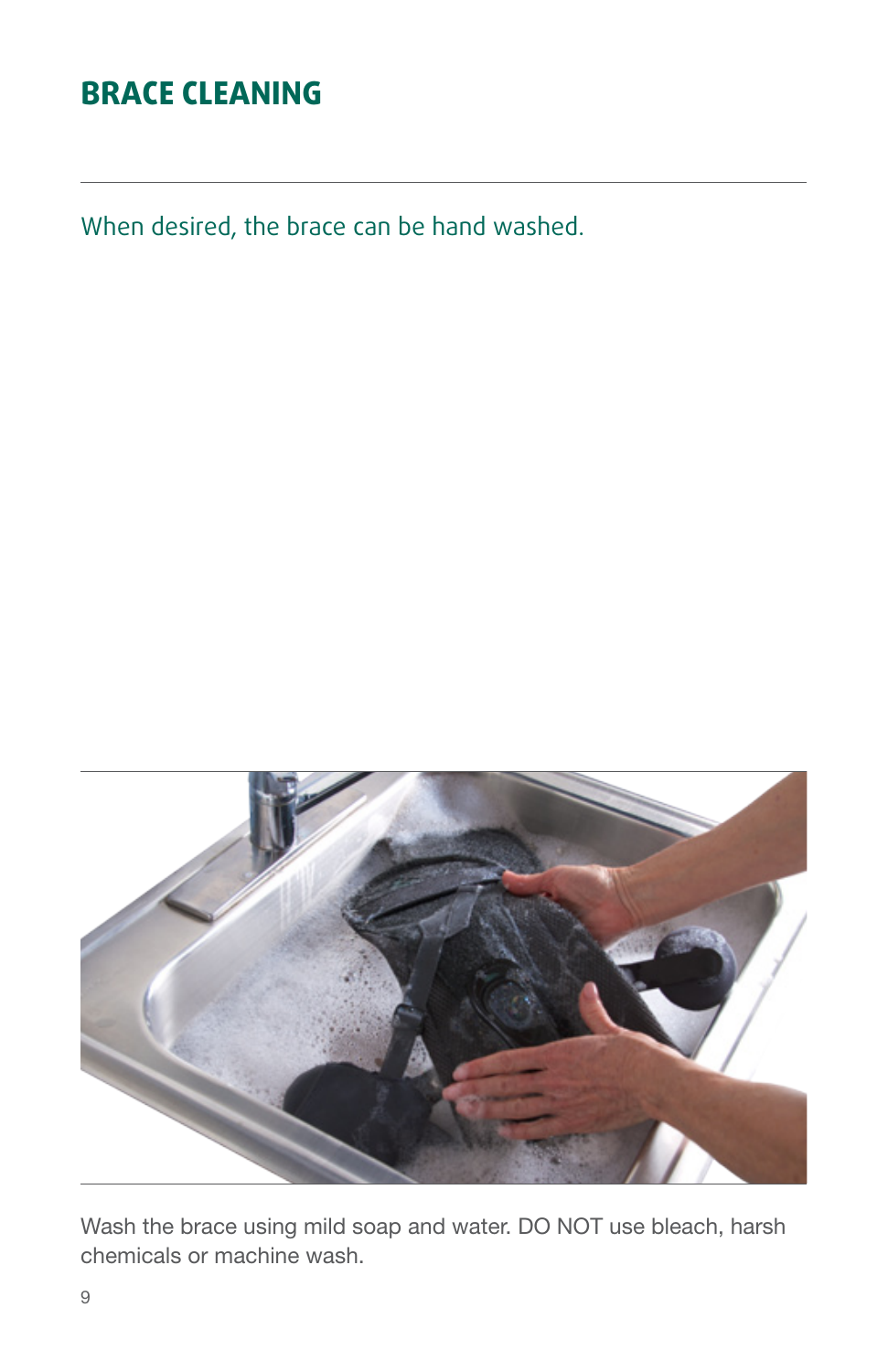

Rinse thoroughly.



Lay the brace on a clean, dry towel. Pat out any excessive moisture and allow the brace to air dry completely. DO NOT machine dry.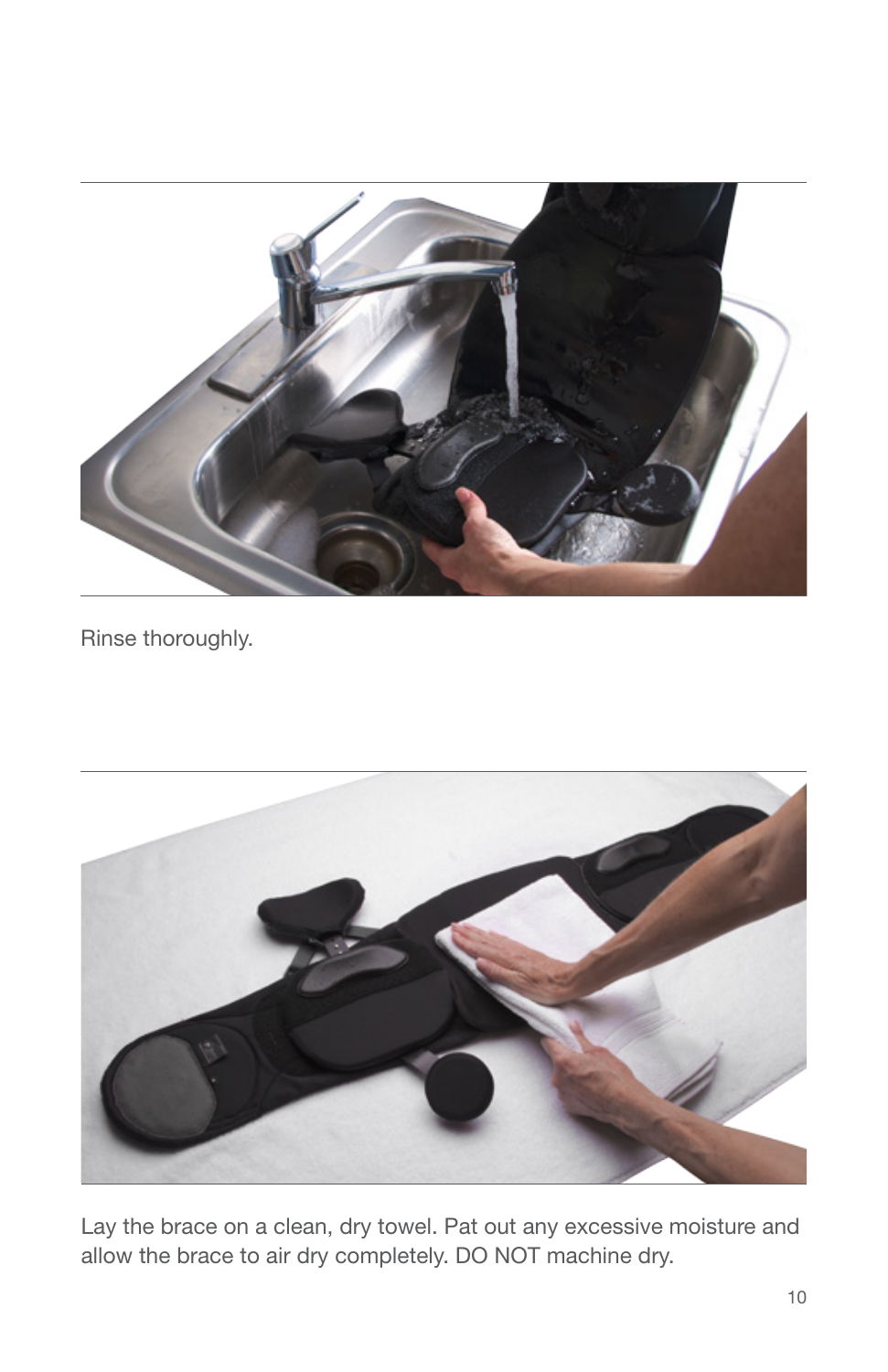#### **Patient Notes**

#### Follow your physician's instructions

Wear the Peak Scoliosis Bracing System \_\_\_\_ hours per day, \_\_\_\_ times per day.

Additional Instructions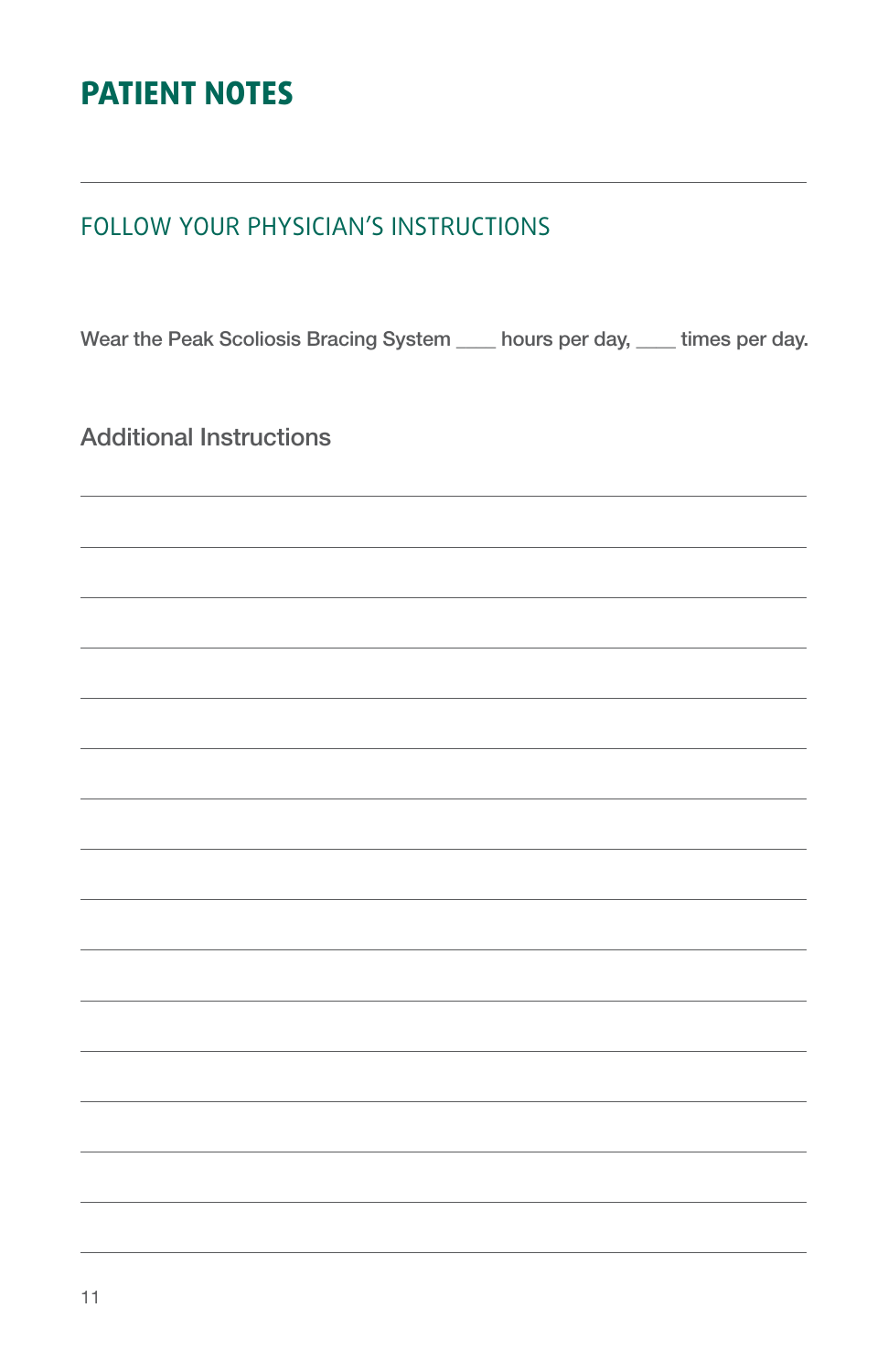#### LIMITED WARRANTY

Aspen Medical Products, Irvine, CA 92618, warrants to the user who originally purchases this product that it is free from defects in material and workmanship. The sole obligation of Aspen Medical Products in the event of breach of warranty shall be to repair or replace the defective product or part(s).

Aspen Medical Products shall have no obligation under this limited warranty in the event: (a) The product was not purchased from Aspen Medical Products or through its authorized channels of distribution;

- (b) The product is altered;
- (c) Any parts not supplied by Aspen Medical Products are inserted into the product; or
- (d) The product is not used in accordance with the Aspen Medical Products, Instructions for Use.

THE FOREGOING IS THE SOLE AND EXCLUSIVE REMEDY FOR FAILURE IN SERVICE OF, OR DEFECT IN, THE PRODUCT. ASPEN MEDICAL PRODUCTS SHALL NOT BE LIABLE UNDER THIS OR ANY IMPLIED WARRANTY FOR ANY DIRECT, SPECIAL, INCIDENTAL, OR CONSEQUENTIAL DAMAGES. THIS WARRANTY IS IN LIEU OF ALL OTHER WARRANTIES, EXPRESSED OR IMPLIED, INCLUDING THE WARRANTY OF MERCHANTABILITY OR FITNESS FOR A PARTICULAR PURPOSE OR USE, AND ALL OBLIGATIONS OR LIABILITIES ON THE PART OF ASPEN MEDICAL PRODUCTS FOR DAMAGES ARISING OUT OF OR IN CONNECTION WITH THE USE OF THE PRODUCTS, WHICH ARE HEREBY DISCLAIMED AND EXCLUDED BY ASPEN MEDICAL PRODUCTS. This warranty gives you specific legal rights and you may have other rights which vary from state to state.

Warning: To ensure proper use, please review all material.

A listing of authorized distributors in your area is available upon request.

READ INSTRUCTIONS BEFORE USE. Proper training in the use of this device should take place before it is applied. These directions are guidelines only and are not offered as medical recommendations.

THIS PRODUCT IS INTENDED FOR APPLICATION BY LICENSED HEALTH CARE PRACTITIONERS AS DIRECTED BY A PHYSICIAN OR OTHER QUALIFIED MEDICAL AUTHORITY. PERMANENT INJURY MAY RESULT FROM USE OTHER THAN AS DIRECTED BY A PHYSICIAN OR OTHER MEDICAL AUTHORITY. ASPEN MEDICAL PRODUCTS SPECIFICALLY DISCLAIMS ANY OBLIGATION OR LIABILITY FOR INJURY OR DAMAGE BY REASON OF ANY APPLICATION OF THIS PRODUCT. PLEASE SEE THE ACCOMPANYING LIMITED WARRANTY FOR FURTHER INFORMATION IN THIS REGARD. PATENT PENDING